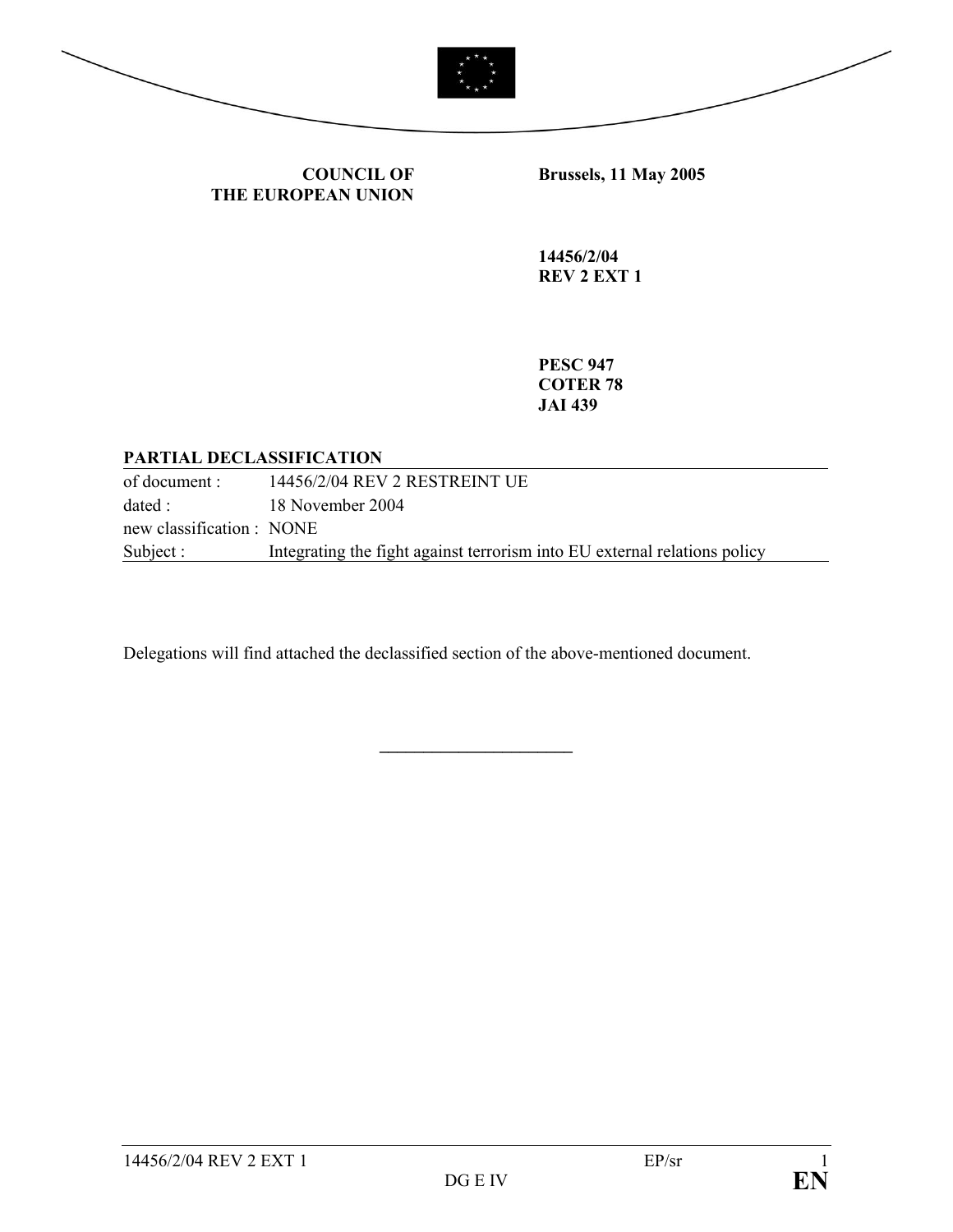

### **COUNCIL OF THE EUROPEAN UNION**

**Brussels, 18 November 2004** 

**14456/2/04 REV2 EXT 1 (11.05.2005)** 

**PESC 947 COTER 78 JAI 439** 

| <b>NOTE</b>     |                                                                           |
|-----------------|---------------------------------------------------------------------------|
| from :          | Secretary General/High Representative and the Presidency                  |
| $\mathrm{to}$ : | PSC.                                                                      |
| Subject :       | Integrating the fight against terrorism into EU external relations policy |

The European Council of 17 and 18 June emphasised the need to fully integrate the fight against terrorism into EU external relations policy and requested that concrete proposals be submitted to the December European Council on how to best achieve this. This document, prepared by the Secretary General/High Representative in association with the Presidency, aims to respond to that request. Building on the work already carried out under the Dutch Presidency, **NOT DECLASSIFIED**and presents some suggestions in this respect. It is not intended to be a review of all aspects of counterterrorism policy in EU external relations. The Commission services have also been consulted and have provided valuable input.

Any action regarding Community issues would of course have to be approved by the incoming College.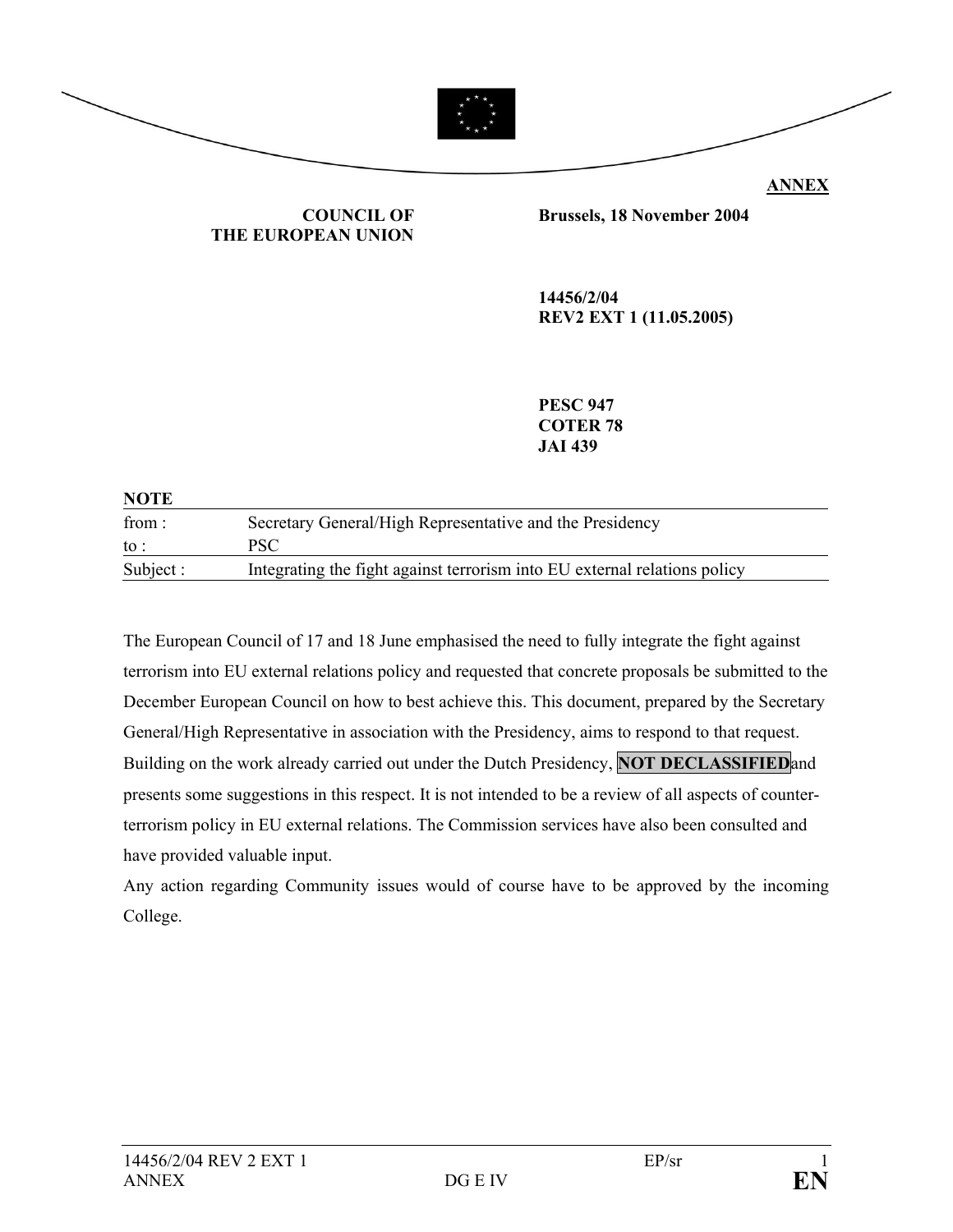### **Introduction**

1. The external aspects in the fight against terrorism are reflected primarily in Objectives 1 and 7 set out in the Annex to the Declaration on Combating Terrorism adopted by the European Council on 25 March:

Objective 1: *To deepen the international consensus and enhance international efforts to combat terrorism* 

Objective 7: *To target actions under EU external relations towards priority Third Countries where counter-terrorist capacity or commitment to combating terrorism needs to be enhanced* 

2. In addition, other objectives also have an important external angle to them, in particular Objectives 2 (*To reduce the access of terrorists to financial and other economic resources)* and 6 (*To address the factors which contribute to support for and recruitment into terrorism).* Objective 5 (*To enhance the capability of the European Union and the Member States to deal with the consequences of a terrorist attack)* touches on the question of the ESDP contribution to the fight against terrorism. There are also external aspects to Objective 4 (*To protect the security of international transport and to ensure effective systems of border control);* they will not be treated in this paper.

3. The fight against terrorism requires a full range of instruments, both at EU level and at the level of Member States. The external aspect in the fight against terrorism is only one among many elements. The present paper should therefore be seen in the overall context. It is important to establish a close link between internal activities and the use of external instruments; hence the cross-references to other work in this paper. It should also be noted that in the multi-annual JHA programme ("The Hague programme") the European Council has called on the Commission and the SG/HR to present, by the end of 2005, a strategy of all external aspects of the Union policy on freedom, security and justice. In developing that strategy, overall consistency will have to be ensured.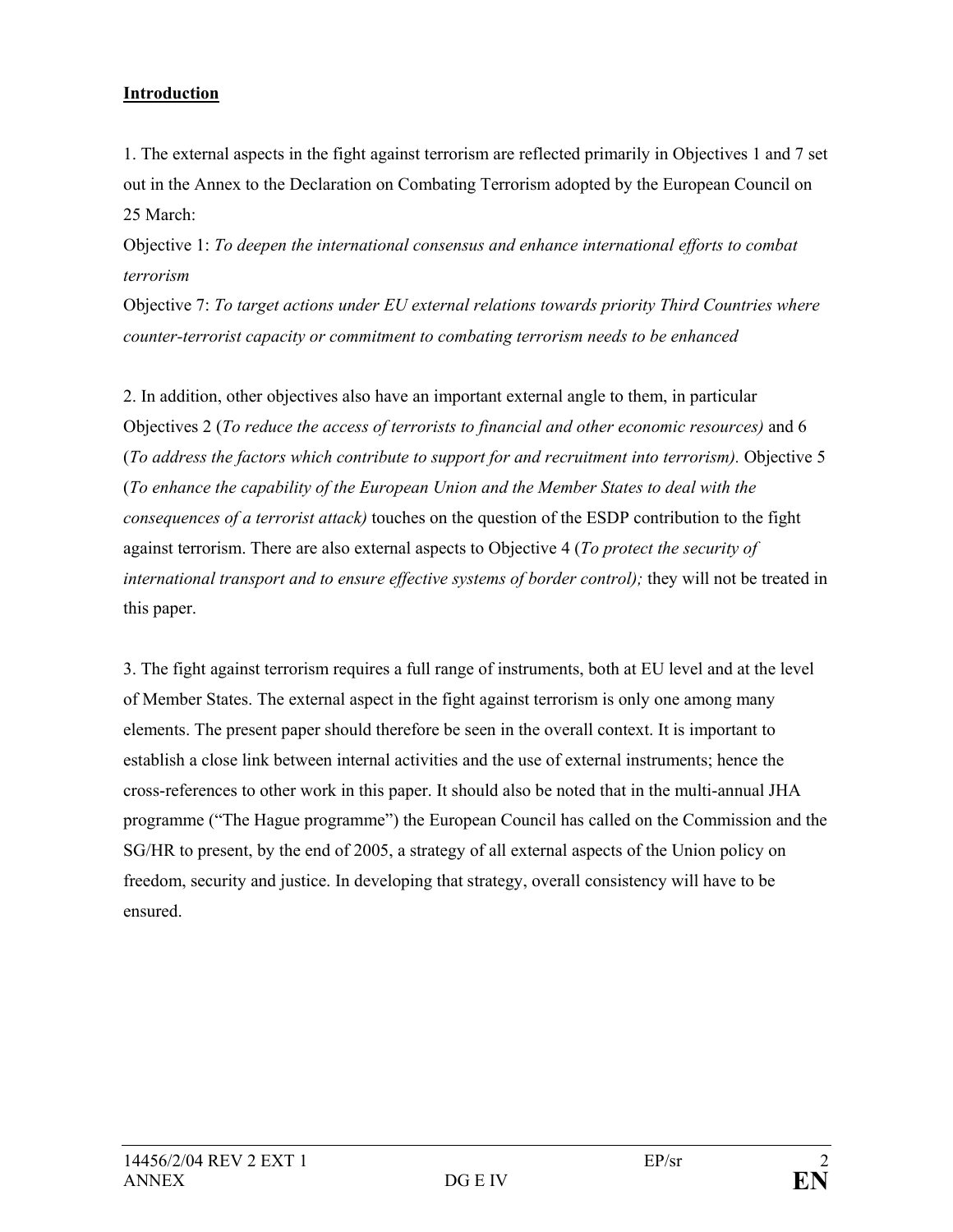4. As stated in the European Security Strategy, the most frightening scenario as regards the terrorist threat is one in which terrorist groups would acquire weapons of mass destruction. For this reason, work to implement the European Strategy on Weapons of Mass Destruction and to prevent non-State actors from acquiring chemical, biological, radiological and nuclear weapons is of the utmost importance for the fight against terrorism.

5. The EU has at its disposal an extensive network of relations with countries and organisations all over the world. In view of the importance of the fight against terrorism, as stated in the European Security Strategy, this network should be used better. The real challenge for the coming years lies in the development of a coherent strategy bringing together EU and national means, and in ensuring full and effective implementation of what is decided. At the same time, in order to be effective in the long term, the EU insists on the need to fully respect human rights and international humanitarian law while fighting terrorism.

6. This paper will briefly review the existing means at the disposal of the EU in its external action in the fight against terrorism, in the light of the EU strategic objectives. It considers ways to ensure greater effectiveness and enhanced coherence. In particular, the paper will deal with the following aspects:

- The UN and other international fora
- Political dialogue
- Technical assistance
- Factors underlying recruitment into terrorism
- ESDP contribution to the fight against terrorism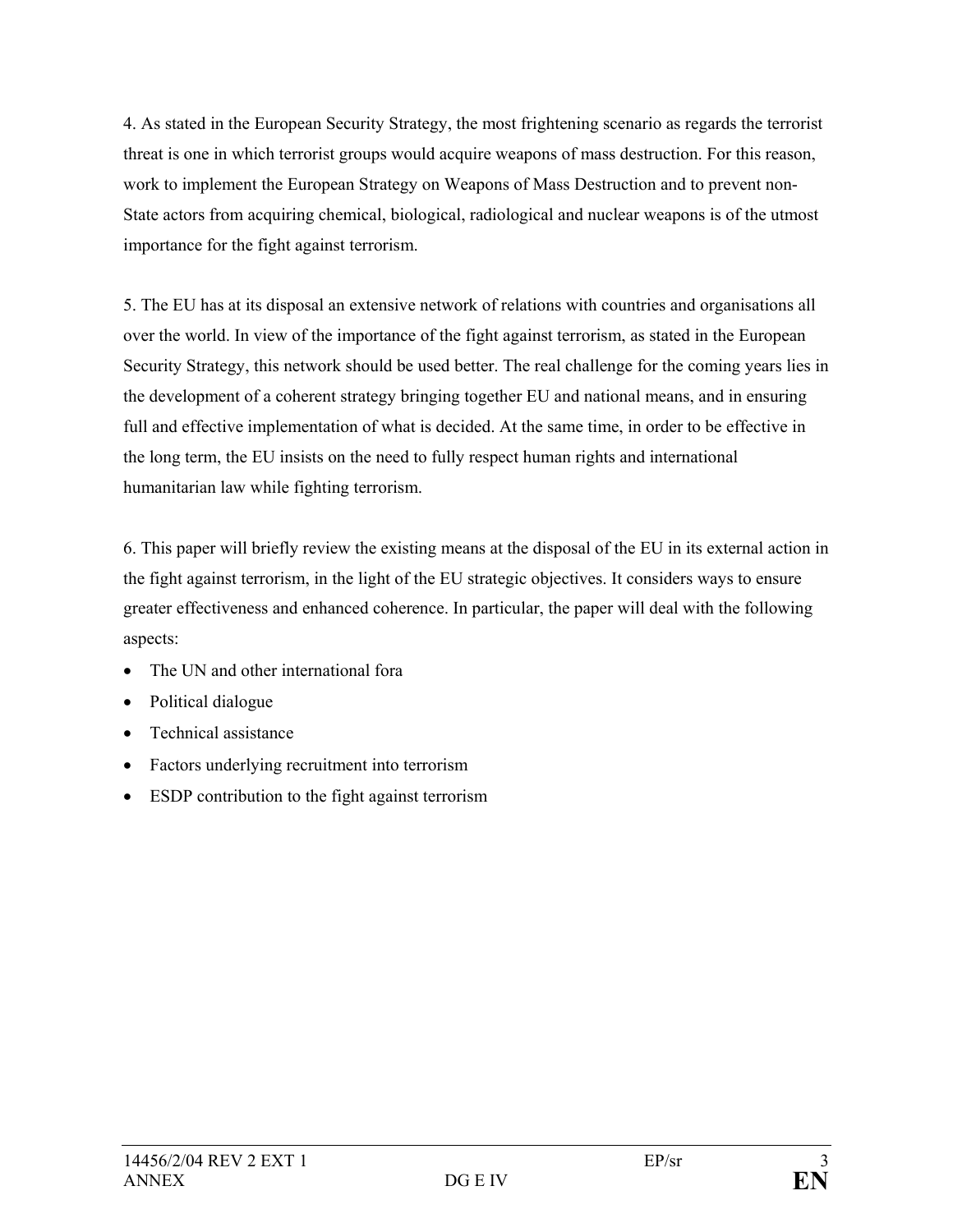### **The UN and other international fora**

7. In view of its trans-national nature, the fight against terrorism requires action at the international level. In line with its commitment to effective multilateralism, the EU consistently supports a strong role for the UN in that respect. Over the years, the UN has developed a whole framework of conventions, resolutions, and instruments relating to terrorism. The EU strongly supports the full implementation of all existing instruments and calls for the early adoption of the draft comprehensive Convention on International Terrorism and the draft international Convention for the Suppression of Acts of Nuclear Terrorism.

8. On the whole, EU Member States play a very active part and most have signed, ratified and implemented the 12 UN Conventions and Protocols on terrorism. There remain however a few gaps, and it is important for the EU's efficiency and credibility that they be closed quickly. At the same time, the EU should have a fresh look at how it implements some of the UN instruments. This applies for instance to the issue of terrorist financing, which is treated in a separate paper on the fight against terrorist financing prepared by the Council on the basis of a proposal by the Secretary-General/High representative and the Commission. **NOT DECLASSIFIED**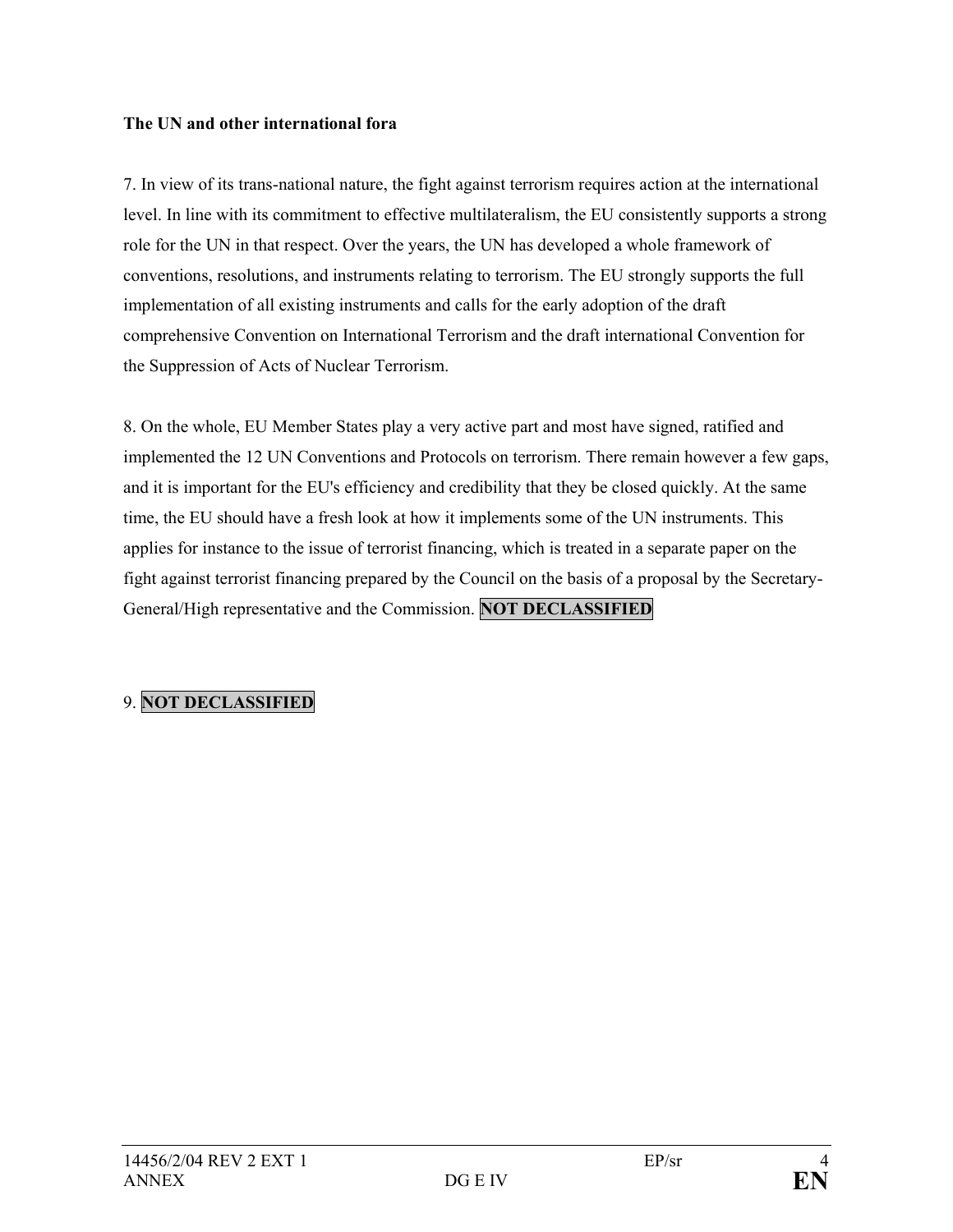## 10. **NOT DECLASSIFIED**

## 11. **NOT DECLASSIFIED**

12. In relations with international organisations and actors, full use should be made of the provisions of article 19 of the Treaty.

### **Political dialogue**

13. General political dialogue: concerns all EU external partners as well as international, regional and sub-regional organisations **NOT DECLASSIFIED** 

Coordination with regional working groups should be enhanced.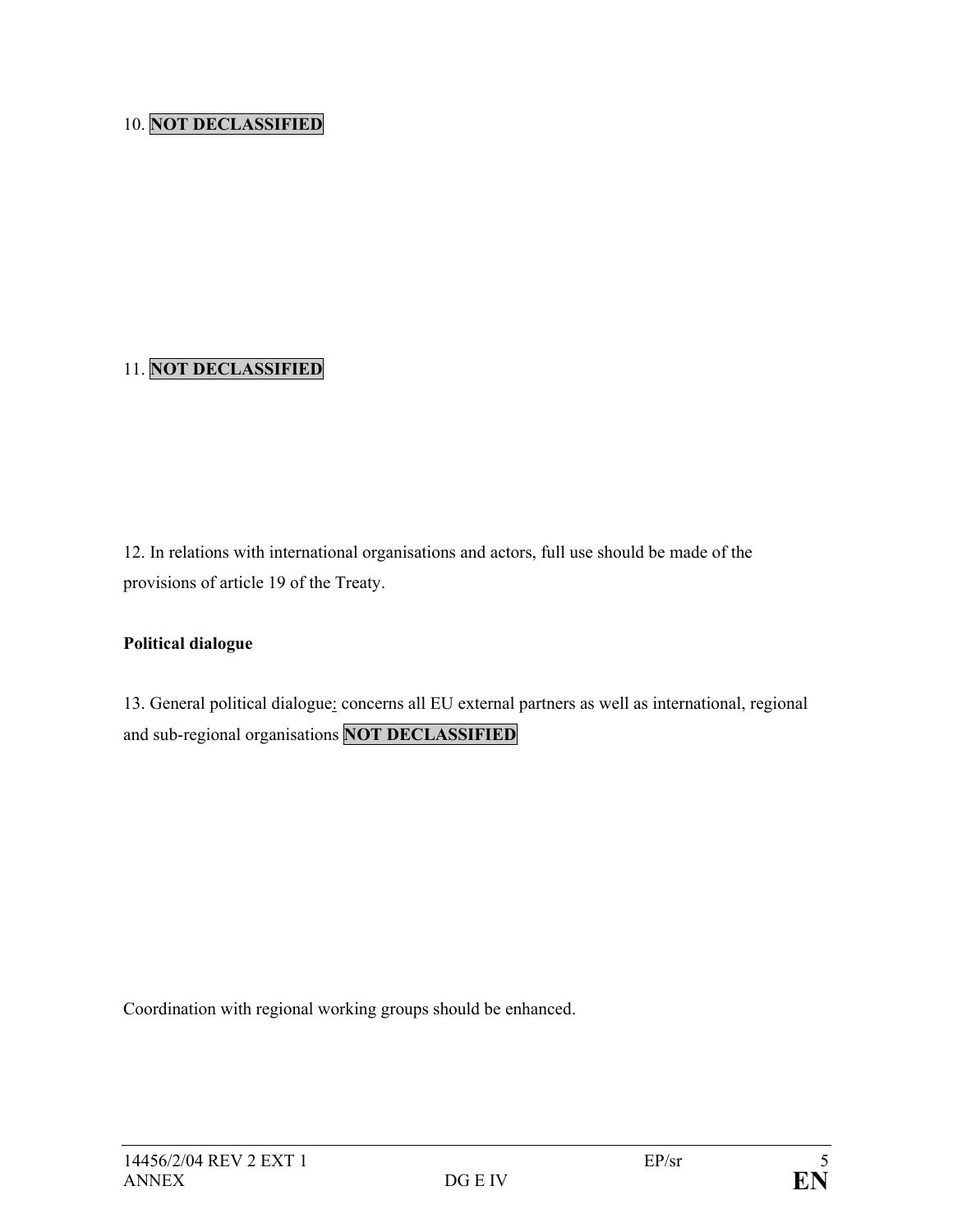# 14. **NOT DECLASSIFIED**

15. The framework of the political dialogue of the Euro-Mediterranean Partnership (Barcelona process) provides a crucial instrument for developing an in-depth dialogue on issues related to terrorism. **NOT DECLASSIFIED** In addition, the various Partnership and Cooperation Agreements and Stabilisation and Association Agreements offer potential for enhanced dialogue on C.T matters. The European Neighbourhood agreements will provide further frameworks for dialogue on CT issues.

## 16. **NOT DECLASSIFIED**

17. The following concrete steps could be envisaged: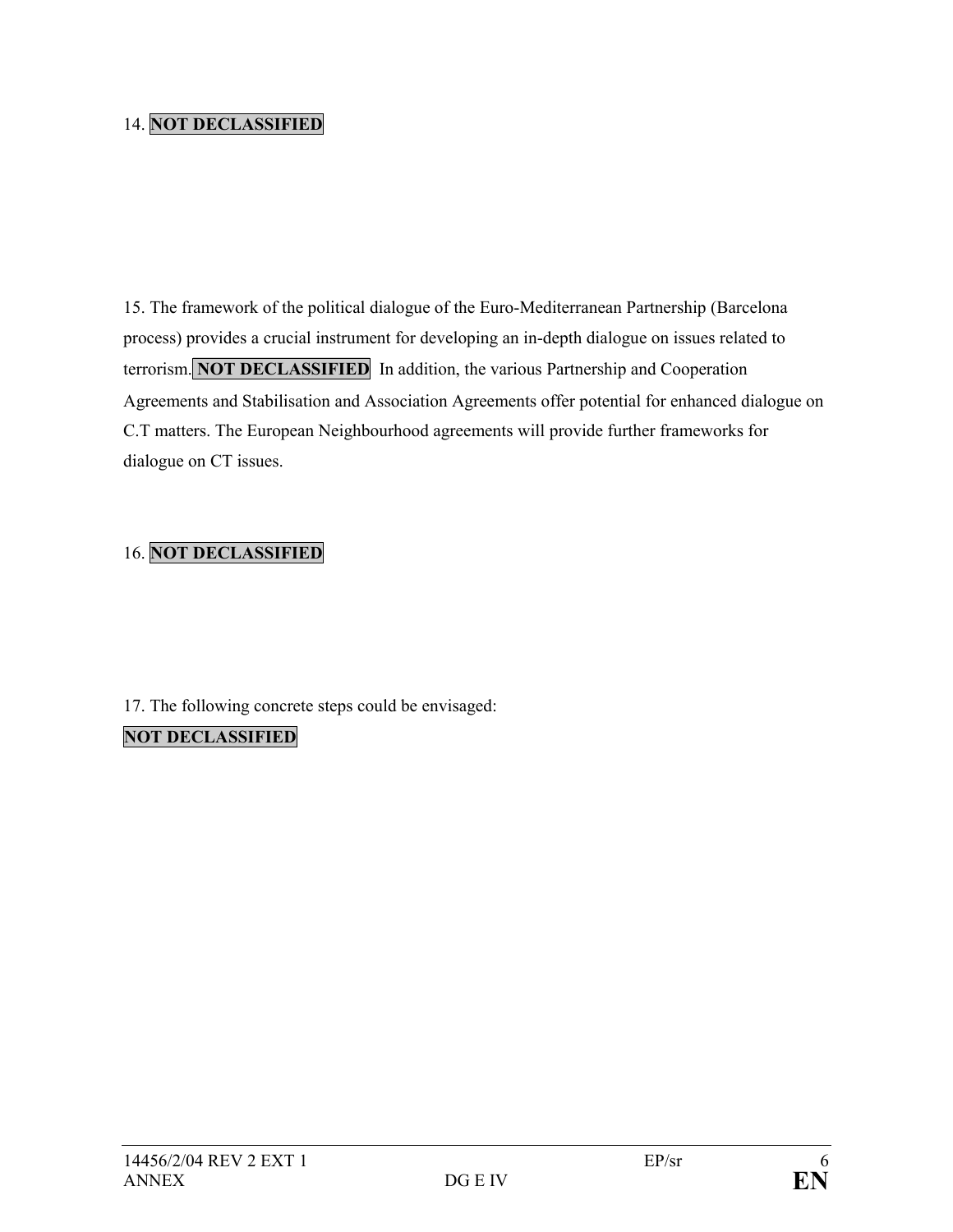18. CT clauses in EU agreements with third countries constitute one of the bases for political dialogue and a tool for EU external action. As regards the specific areas for dialogue set out in such clauses, these include the implementation of relevant UN Resolutions and international

Conventions, **NOT DECLASSIFIED** 

19. Cooperation with the U.S. in the fight against terrorism remains essential. The level of cooperation achieved since 2001 is extraordinary. At the 2004 Summit, the EU and the U.S. adopted a Declaration on Combating Terrorism that establishes a detailed plan for action along the lines of the seven EU strategic objectives. **NOT DECLASSIFIED** 

### **Technical assistance**

20. Technical assistance concerns countries where counter-terrorism capacity needs to be enhanced.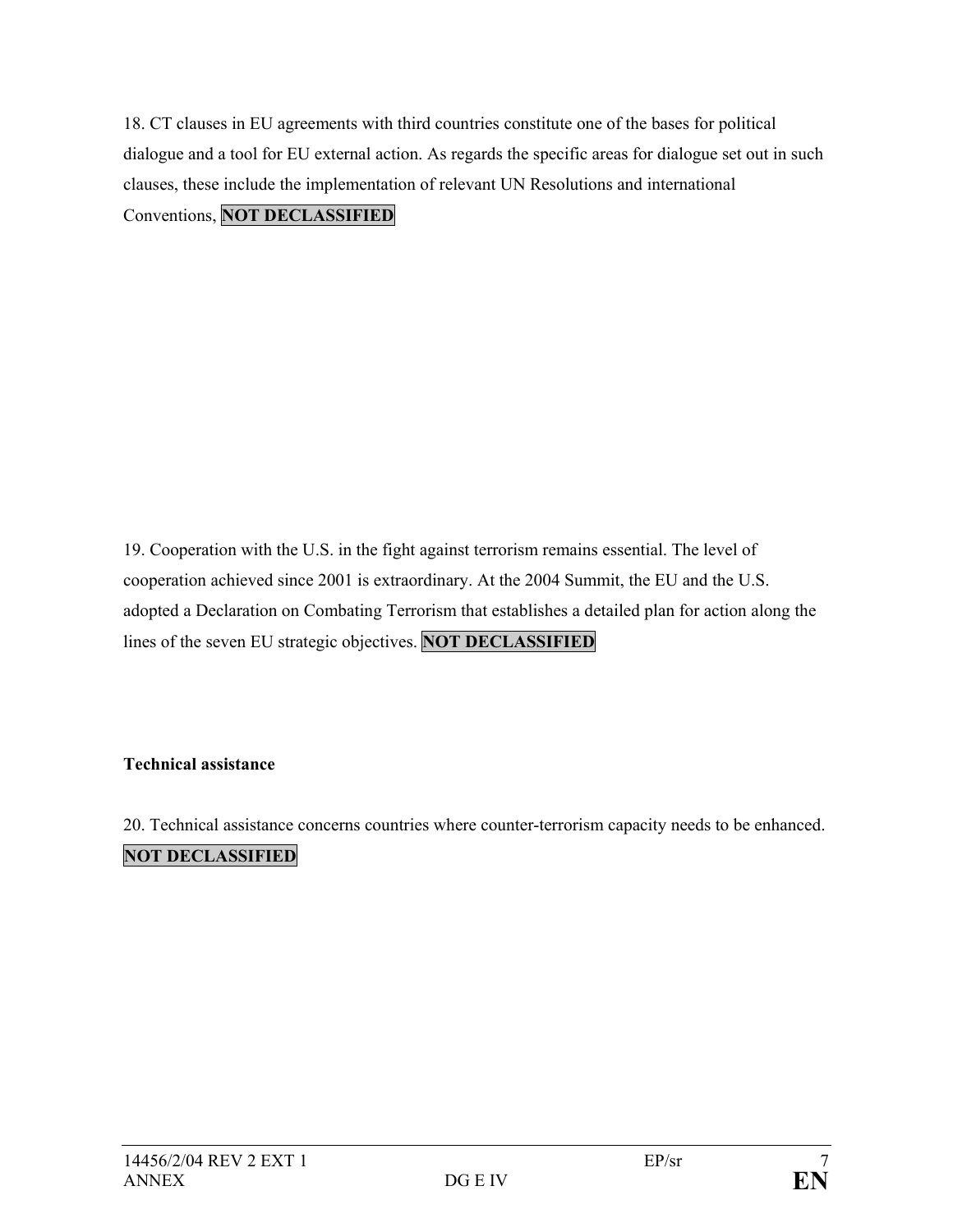## **NOT DECLASSIFIED**

21. The issue of financing needs also to be given some consideration. **NOT DECLASSIFIED**

22. Against this background, the following suggestions are made: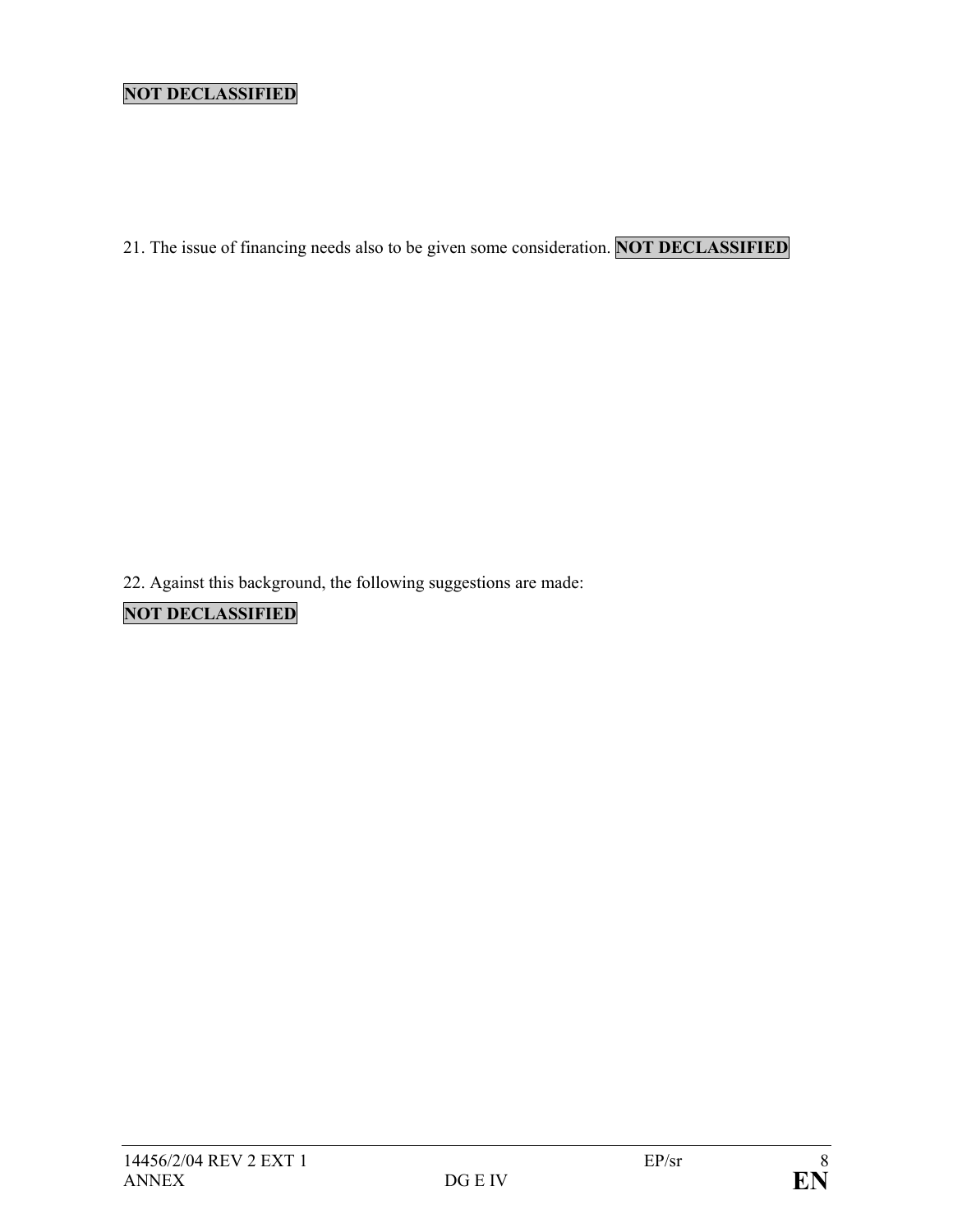- The EU should improve its coordination with international organisations, in particular the UN, and with other donors with a view to exploring synergies in providing assistance.
- The EU should establish a database of Member States experts on counter-terrorism issues willing to participate in technical assistance missions and projects in third countries

### **NOT DECLASSIFIED**

#### **Factors underlying the recruitment into terrorism**

23. To successfully fight terrorism, one has to understand what motivates terrorists and how they are recruited. This is the reason why the European Council included objective 6 **NOT DECLASSIFIED**. The question of recruitment has an important external dimension. **NOT DECLASSIFIED**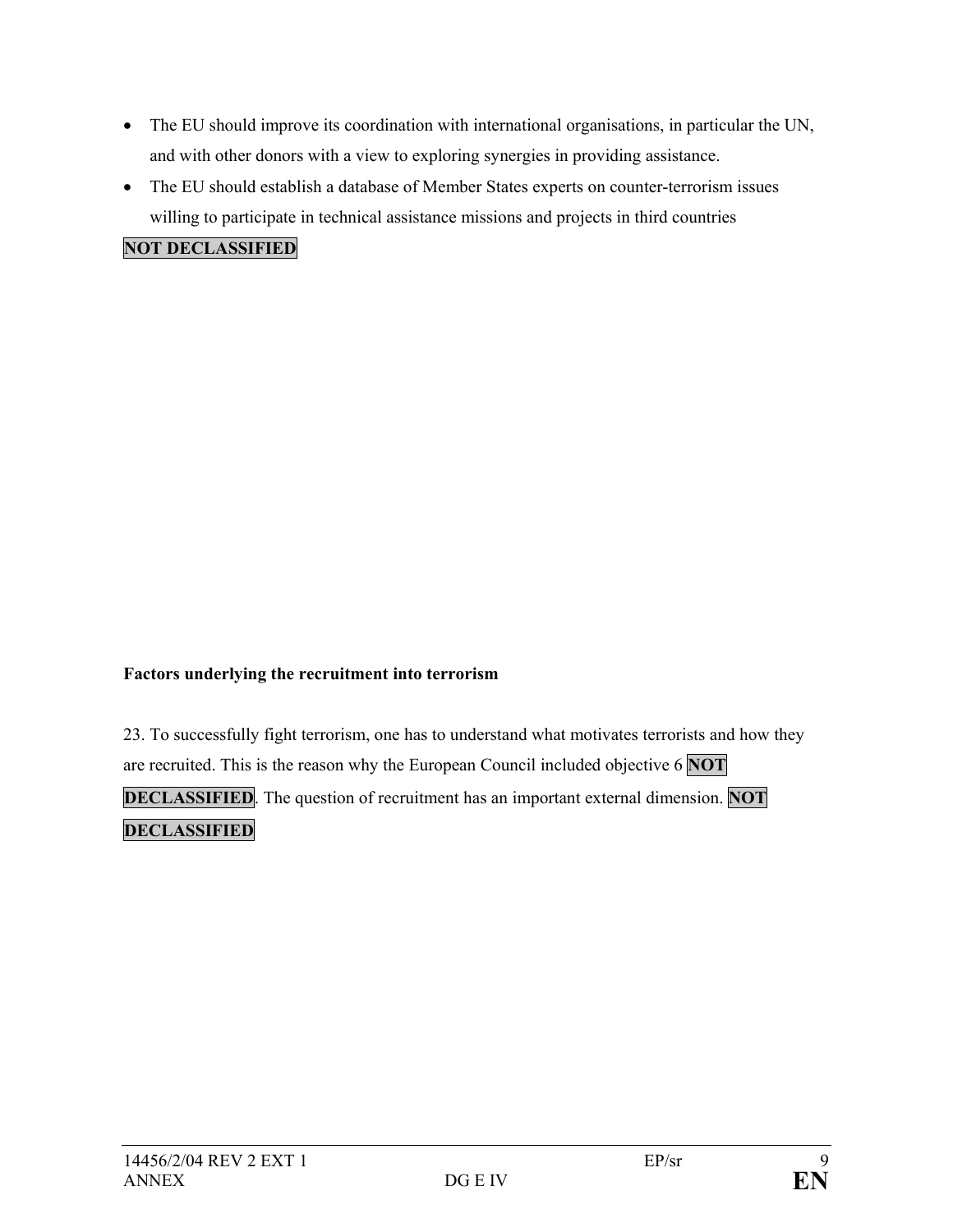# 24. **NOT DECLASSIFIED**

25. One of the major challenges over the coming years will be relations with Islam across the world.

# **NOT DECLASSIFIED**

26. The following steps could be envisaged:

• The EU should continue to pursue its concerted efforts to promote inter-religious and crosscultural dialogue **NOT DECLASSIFIED**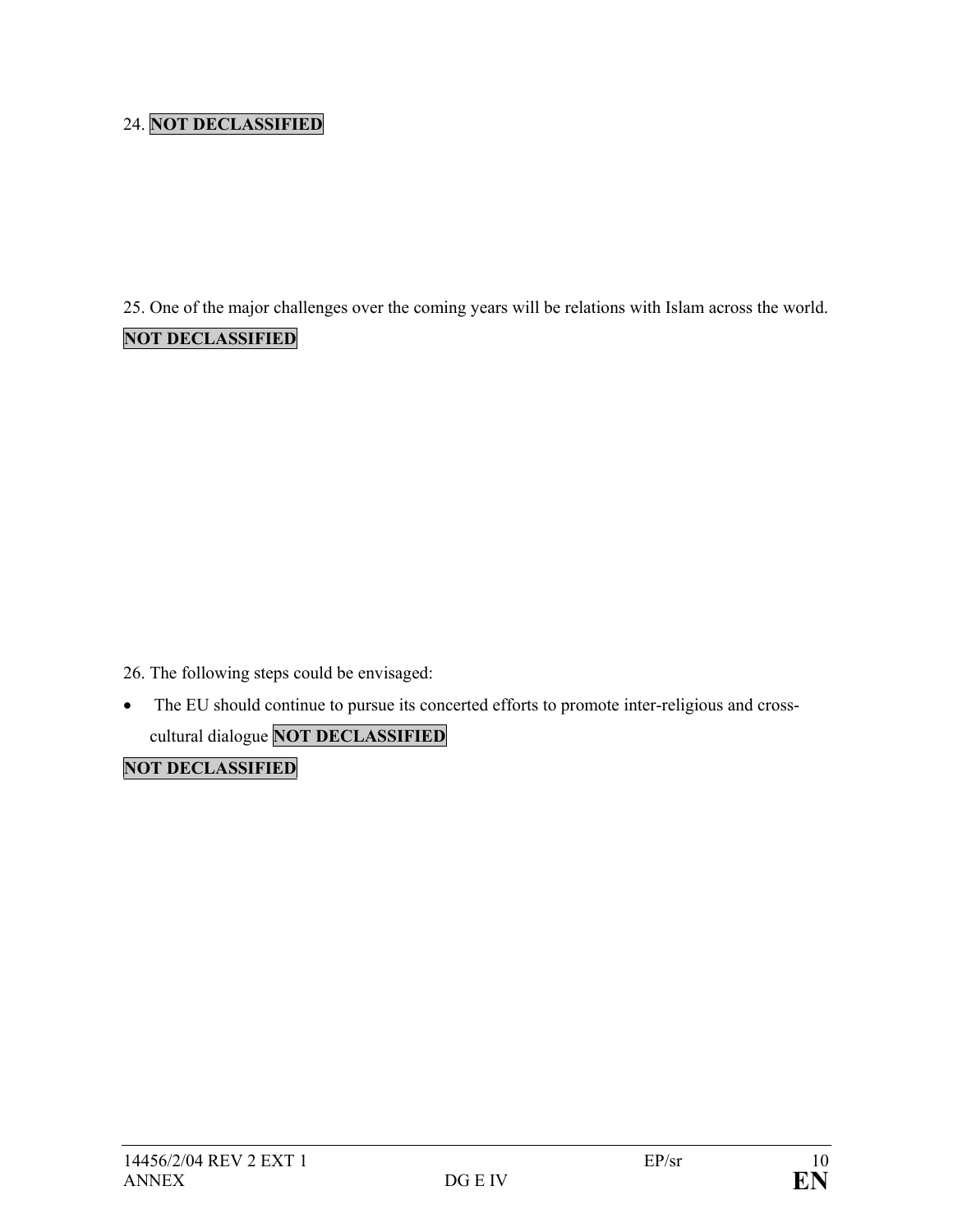- The organisation of seminars, conferences and research projects should be further developed to take forward EU action in this respect.
- The EU should make full use of the Anna Lindh Euro-Mediterranean Foundation for the Dialogue of Cultures.

## • **NOT DECLASSIFIED**

### **ESDP contribution to the fight against terrorism**

27. As requested in the Report to the June 2004 European Council on the implementation of the Declaration on combating terrorism, the Political and Security Committee has elaborated a conceptual framework identifying the main elements of the ESDP dimension of the fight against terrorism, including preventive aspects. It defines the basic principles and main areas of action and develops a set of concrete action points. On 22 November the Council approved the "conceptual framework" in view of it being presented to the December European Council.

 $\mathcal{L}_\text{max}$  , where  $\mathcal{L}_\text{max}$  is the set of  $\mathcal{L}_\text{max}$